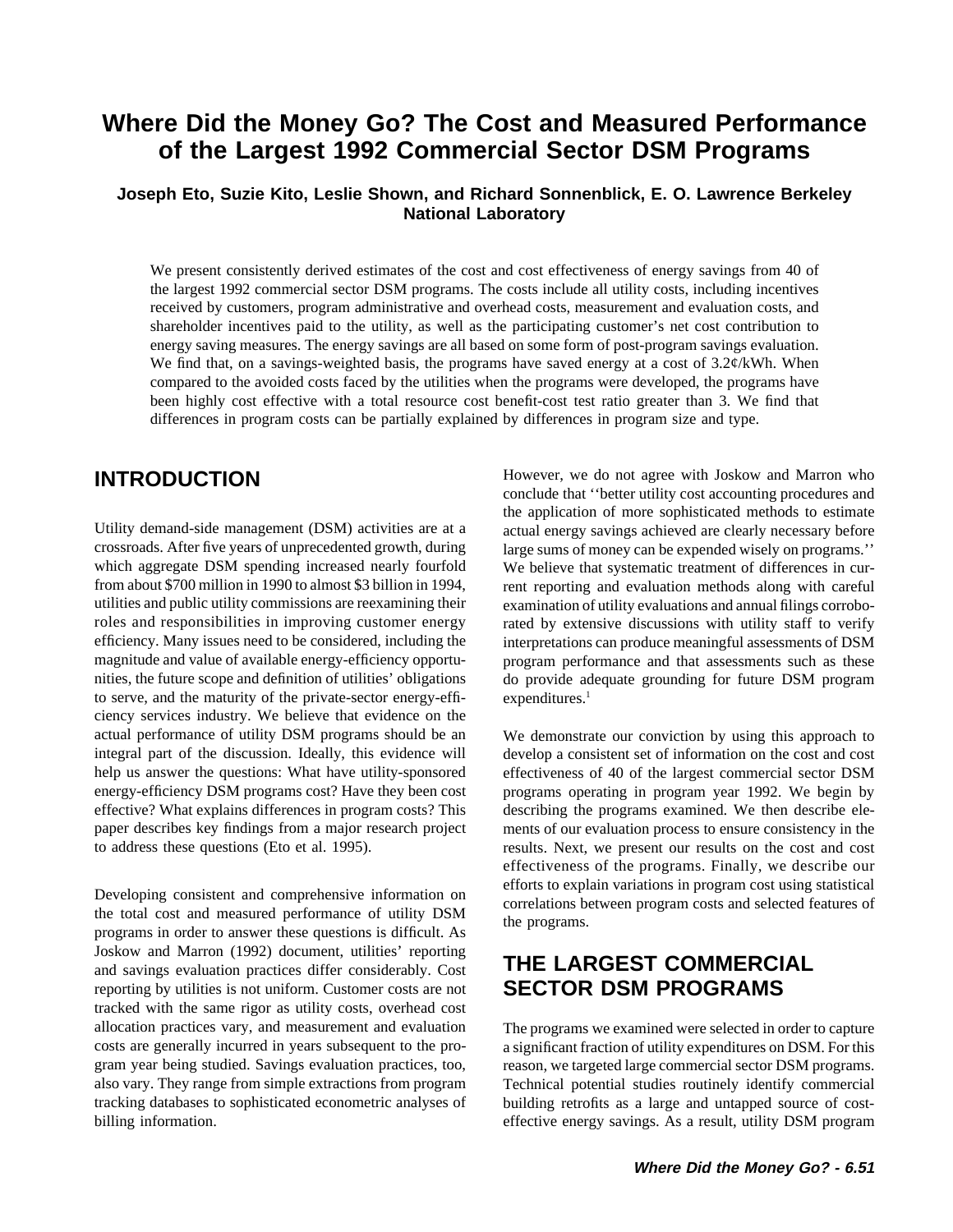|                                                                        | Utility Expenditures<br>on Programs<br>Evaluated | <b>Total Utility</b><br>Energy-Efficiency<br>Expenditures | <b>Total Utility</b><br><b>DSM</b><br>Expenditures | Utility Electric<br>Revenue |
|------------------------------------------------------------------------|--------------------------------------------------|-----------------------------------------------------------|----------------------------------------------------|-----------------------------|
| Utilities we are studying                                              | 377.1                                            | 720.0                                                     | 1,081.5                                            | 46,028.1                    |
| All utilities reporting to EIA                                         |                                                  | 1,204.7                                                   | 2,243.3                                            | 158,753.6                   |
| Utilities we are studying<br>as % of all utilities<br>reporting to EIA |                                                  | 60%                                                       | 48%                                                | 29%                         |
| Source: EIA (1994)                                                     |                                                  |                                                           |                                                    |                             |

## *Table 1. Summary of DSM Expenditures (\$ millions)*

expenditures to acquire savings from existing commercial next largest number were lighting-only programs (see Figure

program expenditures by the utilities accounts for a signifiprogram expenditures by the utilities accounts for a signifi-<br>cant portion of total industry expenditures on energy-effi-<br>ciency DSM programs (\$720 million out of \$1.2 billion or **PROGRAM COST AND SAVINGS** ciency DSM programs (\$720 million out of \$1.2 billion or 60%). Total DSM program expenditures by these utilities **INFORMATION** ranged from less than 0.5% of electric revenues to more than 6%. Weighted by expenditures, total DSM expenditures Our examination focussed on estimating two measures of cantly higher than the industry average of 1.4%.

Each program individually accounted for more than \$1 million of utility spending. Several were among the largest DSM programs in 1992. The programs were all full-scale programs (as opposed to pilots), but varied in maturity. Five only began full-scale operation in 1992, while three began full-scale operation prior to 1986. The majority of programs  $(29)$  were rebate programs,<sup>3</sup> while the remaining programs were direct installation programs (11). We did not include new construction only programs, although some of the programs we examined also offered rebates for equipment upgrades in buildings under construction. We categorized the majority of programs as multi-measure programs; the

buildings are significant. Our final data set consisted of 1). While multi-measure programs promoted measures for 40 commercial sector DSM programs that were offered by all major commercial sector end uses, including lighting, 23 utilities.<sup>2</sup> heating, ventilating and air conditioning (HVAC), motors, shell, refrigeration, water heating, process, and other, light-Utility expenditures on programs we examined totaled \$380 ing measures from these and the lighting-only programs million, which represents nearly a third of total 1992 industry accounted for the majority of the savings from all of the expenditures on energy-efficiency DSM programs (\$1.2 bil-<br>programs. The lighting technologies promot expenditures on energy-efficiency DSM programs (\$1.2 bil-<br>lion); see Table 1. The programs we examined accounted for grams were quite similar. For 30 of the 35 lighting and more than half of the sponsoring utilities' energy-efficiency multi-measure programs for which we had information, 26<br>promoted compact fluorescent lamps, electronic ballasts, and DSM program expenditures (\$720 million). promoted compact fluorescent lamps, electronic ballasts, and either T-8 or T-12 fluorescent lamps; 24 promoted reflector The sponsoring utilities are among the largest energy-effi-<br>
ciency DSM providers in the nation. Total energy-efficiency<br>
sity discharge lamps.

by the utilities averaged 2.4% of revenues, which is signifi- cost: the utility cost of energy savings or UC, and the total



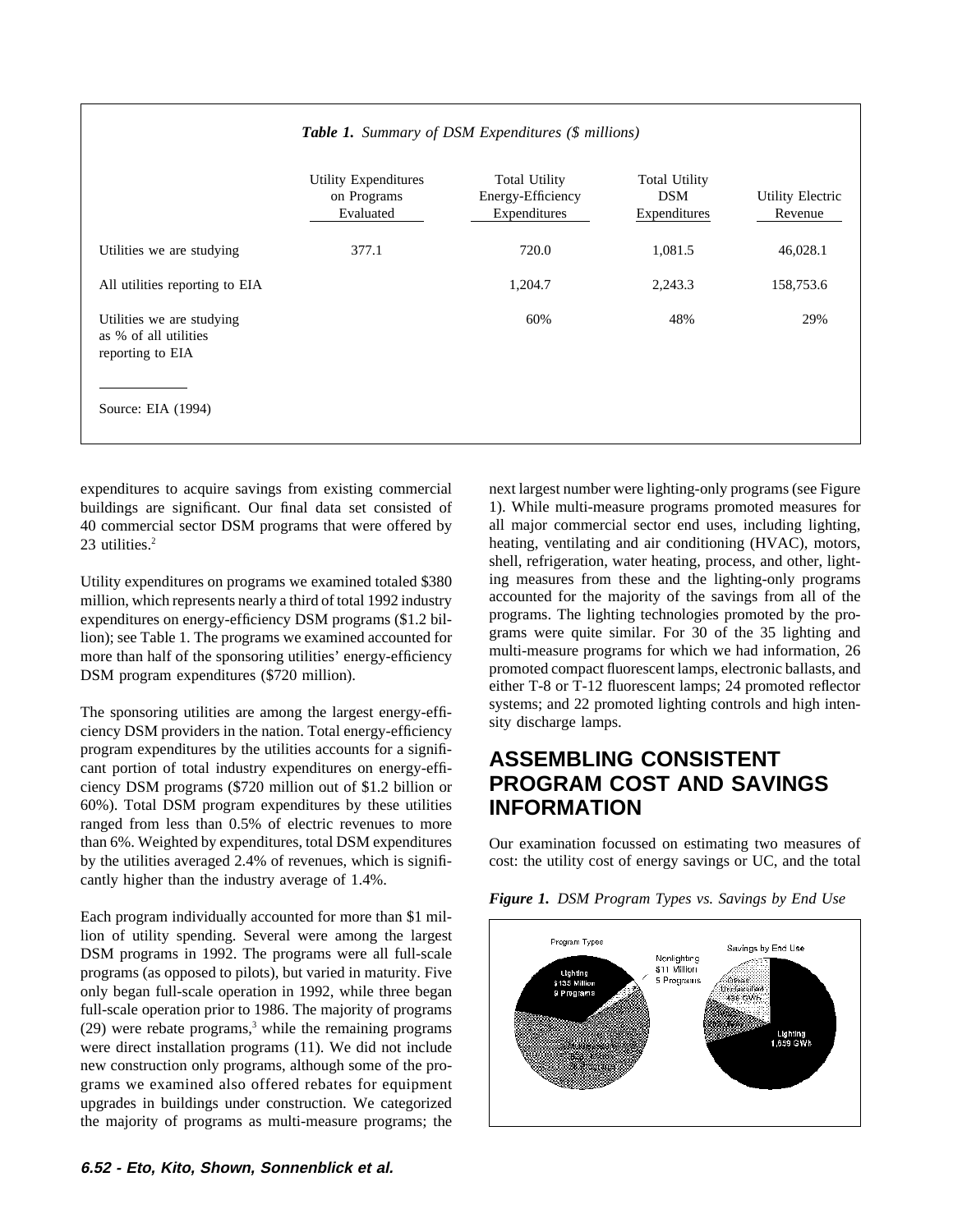limited; it includes only utility costs. Utility costs include DSM programs is difficult because accounting practices and incentives paid to participating customers, program adminis-<br>savings evaluation methods differ among utilities. We now trative and overhead costs, measurement and evaluation briefly describe our methods for addressing five issues that costs, and shareholder incentives paid to the utility. The we encountered in assembling a consistent set of information TRC is more comprehensive; it includes both utility costs on the programs: (1) net participant cost contributions; (2) and the participating customers' net cost contributions to utility administrative overhead, and measure and the participating customers' net cost contributions to energy saving measures. The TRC and UC are both calcu-<br>lated by dividing the levelized cost of a program by annual methods; and (5) the economic lifetime of savings. lated by dividing the levelized cost of a program by annual energy savings.<sup>5</sup> The definition of energy savings differs between the TRC and UC (see Table 2). The units of the As we will describe in the next section, we found that includ-TRC and UC are expressed as a cost per kilowatt-hour of ing net participant costs was important because they savings  $(\mathcal{C}/kWh)$ . accounted for nearly a third of the TRC. Not including

resource cost of energy savings or TRC.4 The UC is more Measuring the cost of the energy savings delivered by utility

|                                                                                     | Included in Total Resource<br>Cost of Energy Savings | Included in Utility Cost of<br><b>Energy Savings</b> |
|-------------------------------------------------------------------------------------|------------------------------------------------------|------------------------------------------------------|
| Cost Elements<br>Participant-paid measure costs                                     | Yes                                                  | N <sub>0</sub>                                       |
| Utility-paid measure costs                                                          | Yes                                                  | Yes                                                  |
| Participant- or utility-paid measure costs<br>associated with free riders           | Yes <sup>1</sup>                                     | Yes                                                  |
| Utility administrative costs (including<br>overhead and measurement and evaluation) | Yes                                                  | Yes                                                  |
| Utility shareholder incentives                                                      | Yes                                                  | Yes <sup>2</sup>                                     |
| Changes in customer operating costs $(+/-)$                                         | N <sub>0</sub>                                       | N <sub>0</sub>                                       |
| <b>Savings Elements</b><br>Savings from free riders                                 | Yes <sup>3</sup>                                     | N <sub>0</sub>                                       |
| Savings from non-free riders                                                        | Yes                                                  | Yes                                                  |
| Savings recaptured through takeback <sup>4</sup>                                    | When reported                                        | When reported                                        |
| Savings due to participant and<br>nonparticipant spillover                          | No                                                   | N <sub>o</sub>                                       |

*Table 2. Cost and Savings Components of the TRC and UC of Energy Savings*

<sup>1</sup> Our treatment of free riders in the TRC differs from standard practice; see Eto et al. (1995).

<sup>2</sup> Our inclusion of shareholder incentives in the UC differs from standard practice, which does not include them. Our definition is, thus, a more comprehensive measure of the direct ratepayer cost of energy savings.

<sup>3</sup> As noted previously, our treatment of free riders in the TRC differs from standard practice.

<sup>4</sup> Takeback refers to savings that are ''recaptured'' by program participants, typically through increased energy services. A common example in the commercial sector is the installation of efficient security lighting in areas that were formerly unlit.

<sup>5</sup> Spillover refers to savings from measures installed as a result of the program, but not through the program. It can include additional measures installed by program participants outside of the program or measures installed by nonparticipants as a result of the program.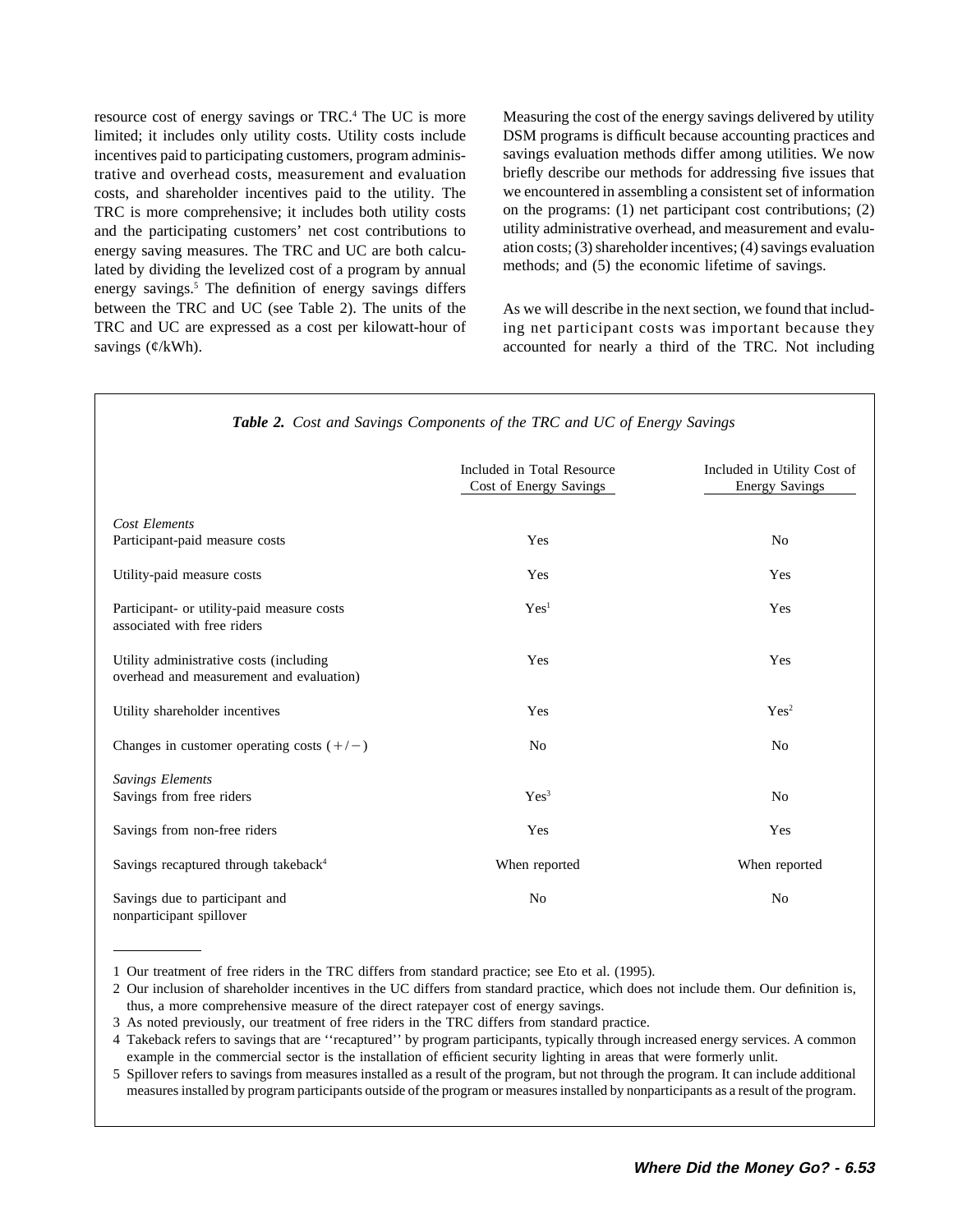them in the TRC, consequently, would lead to significant lar, savings based on tracking databases now routinely incorunderestimation of the true cost of energy savings. However, porate substantial after-the-fact performance information collecting this information is difficult because it is not nor- such as end-use metered hours of operation. At the same mally a part of a utility's accounting system. As a result, time, new questions have been raised challenging the reliawe have less confidence in the accuracy of the information bility of more sophisticated methods.<sup>8</sup> In contrast to our reported to us by the utilities. In several cases, we made previous efforts to develop consistent savings from programs independent estimates of net participant cost contributions using adjustment factors (see Eto et al. 1994), we decided based on independent studies of measure costs and actual not to adjust savings based on this improved understanding<br>counts of measures installed, and based on reviews of mea-<br>of the strengths and limitations of current app sure invoices.

In developing this information, we made a concerted effort from bias and imprecision; they most certainly are not. Howto document the assumptions underlying the participant cost ever, categorical statements regarding bias and imprecision information reported to us. The most important distinction are not supportable without detailed examination of assumpdepended on whether the program targeted equipment tions, methods, and underlying data. To test our decision, we upgrades at the time of normal replacement or at some earlier compared the TRCs of programs evaluated using different time (early replacement). For normal replacements, the cost savings evaluation methods. As described later in this paper, attributable to the energy savings should reflect only the we found that differences in the methods were not statistiincremental or additional cost beyond that which would be cally correlated with changes in the TRC. otherwise incurred to replace the affected equipment. For early replacements, the entire cost of the new equipment We remain concerned about the accuracy of the estimated must be counted against the energy savings. For the subset economic lifetime of measures because it is still inherently of programs where we had detailed information on normal a forecasted quantity. The related issue of the measurement versus early replacements, we found that these differences of free riders, too, is another area in which differences in led to statistically significant differences in the mean of the estimates appear to reflect the choice and application of TRC for the two replacement decisions. In those cases where evaluation method as well as differences in free ridership. we had to make an independent estimate, we used the full For both issues, we again separately compared means of the cost of the measures; i.e., we assumed conservatively that TRC for use of standardized measure lives (separately for all measures installed were early replacements. lighting, non-lighting measures) and use of common free

We also took great pains to ensure that administrative over-<br>ferences were not statistically significant. head, and measurement and evaluation costs were included. We found that these costs were small in comparison to In summary, we developed procedures for representing a participant costs. For the subsets of programs in which we variety of differences in utility practices for accounting for could reliably identify these costs (9 and 37 programs, and evaluating DSM program costs and savings. Our prelimirespectively), they averaged 4% and 3%, respectively.<sup>6</sup> For nary examinations led us to conclude that we had acknowlthe remaining programs, these costs were included in the edged or accounted for the most important sources uncertotals reported to us and could not be separately identified. tainty.

We included shareholder incentives in the calculation of **WHAT HAVE THE ENERGY** both TRC and UC. For the 27 programs that received them, both TRC and OC. For the 27 programs that received them,<br>excluding the incentives reduced the average TRC by 7%.<br>We note that inclusion of these costs in the TRC could<br>**COST?** We note that inclusion of these costs in the TRC could be an overestimate of the true societal cost of shareholder incentives; that is, some part of the costs could simply be The savings-weighted mean TRC and UC for our 40 proa transfer payment. Determining the balance between the grams is  $3.2 \frac{\phi}{kWh}$  and  $2.7\phi/kWh$ , respectively (see Table transfer payment and true societal cost element, however, 3). Utility non-measure costs, which include utility adminisrequires an assessment of what economists label ''hidden tration, overhead, measurement and evaluation, and sharecosts," which are difficult to measure.<sup>7</sup> Therefore, our inclu-<br>holder incentives, account for 25% (0.8¢/kWh) of the TRC. sion of the entire cost of shareholder incentives in the TRC Measure costs, split between utility and participants, account is conservative. for 44% (1.4 $\epsilon/kWh$ ) and 31% (1.0 $\epsilon/kWh$ ), respectively, of

We found that the science of measuring annual energy savings has progressed to the point that the differences among Figure 2 arranges the DSM programs from the least expen-

of the strengths and limitations of current approaches.

This is not to say that savings evaluation methods are free

ridership assumptions. In both cases, we found that the dif-

the remaining savings-weighted TRC of energy savings.

methods are less discernible than they used to be. In particu- sive to the most expensive and plots them sequentially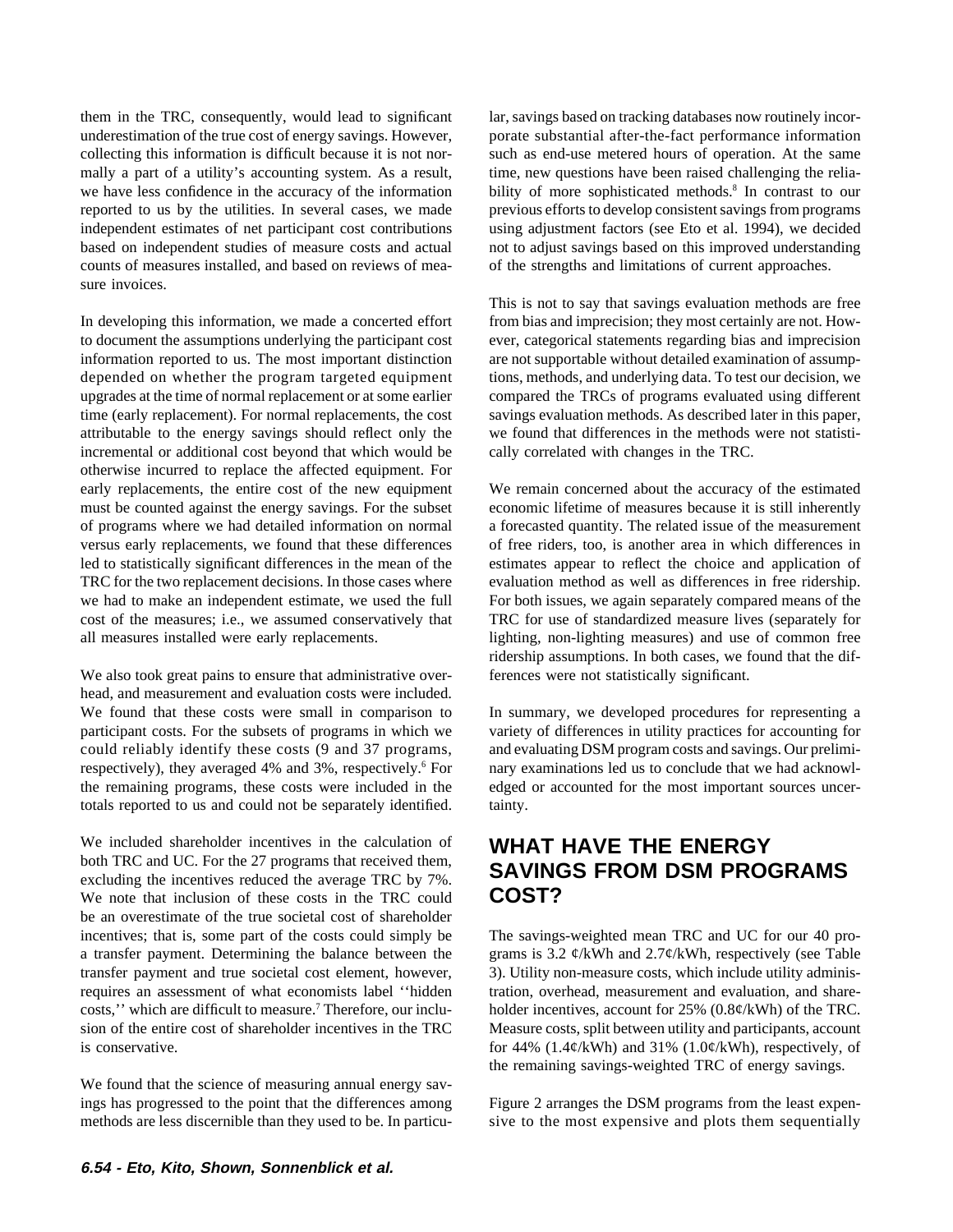| Program ID                     | Nonmeasure Costs<br>(Admin. and M&E) | Shareholder<br>Incentives | Utility-Paid<br><b>Measure Costs</b> | Participant-Paid<br>Measure Costs | Utility<br>Costs | <b>Total Resource</b><br>Costs | Avoided<br>Costs | TRC            | RIM<br>Ratio Ratio |
|--------------------------------|--------------------------------------|---------------------------|--------------------------------------|-----------------------------------|------------------|--------------------------------|------------------|----------------|--------------------|
|                                |                                      |                           |                                      |                                   |                  |                                |                  |                |                    |
| $\mathbf{1}$<br>$\overline{c}$ | 0.4<br>3.2                           | 0.7<br>0.6                | 1.9<br>1.8                           | 1.7<br>$0.0\,$                    | 3.5<br>$7.1\,$   | 4.7<br>5.6                     | 6.6<br>11.2      | 1.4<br>2.0     | 0.4<br>0.6         |
| 3                              | 0.3                                  | 0.2                       | 1.9                                  | 0.6                               | 2.7              | 3.0                            | 8.2              | 2.7            | 0.7                |
| $\overline{4}$                 | 0.3                                  | $0.8\,$                   | 3.5                                  | $0.0\,$                           | 4.7              | 4.6                            | 4.0              | 0.9            | 0.2                |
| 5                              | 0.4                                  | 0.5                       | $1.0\,$                              | 4.1                               | 2.0              | 5.9                            | 5.3              | 0.9            | 0.3                |
| 6                              | 0.4                                  | 0.6                       | 1.7                                  | 6.7                               | 2.6              | 9.3                            | 5.5              | 0.6            | 0.3                |
| 7                              | 0.1                                  | 1.6                       | 1.6                                  | 1.5                               | 3.8              | 4.8                            | 6.6              | 1.4            | 0.5                |
| 8                              | 0.9                                  | 0.3                       | 7.5                                  | $2.0\,$                           | 10.7             | 10.7                           | 6.6              | 0.6            | 0.3                |
| 9                              | 21.8                                 | (10.4)                    | 33.8                                 | 2.9                               | 45.2             | 48.1                           | 6.6              | 0.1            | 0.1                |
| $10\,$                         | 0.5                                  | 0.1                       | 1.1                                  | 1.3                               | 2.3              | 3.0                            | 3.1              | 1.0            | 0.3                |
| 11                             | 1.6                                  | 0.1                       | 1.0                                  | 0.0                               | 2.7              | 2.7                            | 3.7              | 1.4            | 0.3                |
| 12                             | 0.1                                  | 0.4                       | 1.1                                  | 0.2                               | 2.0              | 1.7                            | 5.1              | 2.9            | 0.4                |
| 13                             | 0.6<br>0.2                           | 0.1<br>$0.0\,$            | 1.0                                  | 3.8                               | 2.2              | 5.5<br>3.2                     | 5.2              | 1.0<br>1.0     | 0.4                |
| 14<br>15                       | 0.2                                  | 0.0                       | 1.3<br>1.9                           | 1.7<br>1.3                        | 1.6<br>2.1       | 3.4                            | 3.0<br>4.0       | 1.2            | 0.5<br>0.5         |
| 16                             | 0.4                                  | $0.0\,$                   | 1.7                                  | 3.4                               | 2.2              | 5.5                            | 8.9              | 1.6            | 0.8                |
| $17\,$                         | 1.2                                  | 0.1                       | 5.5                                  | $0.0\,$                           | 7.4              | 6.8                            | 10.7             | 1.6            | 0.7                |
| 18                             | 3.9                                  | 0.1                       | 12.5                                 | 1.2                               | 23.7             | 17.6                           | 9.8              | 0.6            | 0.3                |
| 19                             | 0.3                                  | 0.1                       | $2.6\,$                              | $0.0\,$                           | 3.5              | $3.0\,$                        | 7.9              | 2.7            | 0.6                |
| 20                             | 0.4                                  | 0.0                       | 1.8                                  | 0.4                               | 3.3              | $2.5\,$                        | 4.5              | 1.8            | 0.4                |
| 21                             | 0.3                                  | 0.0                       | 1.5                                  | 0.7                               | 1.8              | $2.5\,$                        | 4.5              | 1.8            | 0.4                |
| 22                             | 1.5                                  | $0.0\,$                   | 4.3                                  | $0.0\,$                           | 5.8              | 5.8                            | 12.1             | 2.1            | 0.9                |
| 23                             | 2.4                                  | 0.0                       | $2.0\,$                              | 1.6                               | 5.0              | 5.9                            | 12.1             | 2.0            | 1.0                |
| 24                             | 0.5                                  | 0.4                       | 2.4                                  | 0.6                               | 3.7              | 4.0                            | 6.7              | 1.7            | 0.5                |
| 25                             | 0.9                                  | 0.6                       | 7.1                                  | 0.0                               | 8.7              | 8.5                            | 10.1             | 1.2            | 0.6                |
| 26                             | 0.6                                  | 0.2                       | 2.6                                  | 0.7                               | 3.6              | 4.1                            | 7.1              | 1.7            | 0.5                |
| 27                             | 1.1                                  | 0.3                       | 7.0                                  | 0.0                               | 8.5              | 8.4                            | 10.0             | 1.2            | 0.6                |
| 28<br>29                       | 0.5<br>0.5                           | $0.0\,$<br>$0.0\,$        | 5.6<br>1.2                           | $0.0\,$<br>2.3                    | 6.6              | 6.1<br>3.9                     | 5.9              | $1.0\,$<br>1.3 | 0.4                |
| 30                             | 0.9                                  | 0.6                       | 4.5                                  | 0.0                               | 1.8<br>6.0       | $6.0\,$                        | 5.2<br>4.8       | 0.8            | 0.6<br>0.3         |
| 31                             | 0.4                                  | 0.6                       | 2.2                                  | 0.9                               | 3.2              | 4.1                            | 5.4              | 1.3            | 0.4                |
| 32                             | 0.1                                  | 0.0                       | 0.3                                  | 0.4                               | 0.9              | $0.8\,$                        | 7.7              | 9.6            | 0.6                |
| 33                             | 0.3                                  | 0.7                       | 0.7                                  | 0.4                               | 2.3              | 2.1                            | 7.0              | 3.3            | 0.5                |
| 34                             | 0.3                                  | $0.8\,$                   | 1.4                                  | 0.0                               | 3.3              | 2.6                            | 10.4             | 4.1            | 0.9                |
| 35                             | 0.3                                  | 0.6                       | 0.3                                  | 0.8                               | 1.2              | $2.0\,$                        | 17.6             | 9.0            | 1.7                |
| 36                             | 0.1                                  | $0.0\,$                   | 0.3                                  | 1.0                               | 0.5              | 1.5                            | 3.1              | 2.1            | 0.5                |
| 37                             | 1.9                                  | 0.0                       | 0.8                                  | 0.8                               | 3.4              | $3.5$                          | 4.4              | 1.3            | 0.4                |
| 38                             | 0.8                                  | 0.8                       | 5.7                                  | 0.0                               | 7.7              | 7.3                            | 5.6              | 0.8            | 0.4                |
| 39                             | $0.6\,$                              | 0.3                       | 1.5                                  | 1.5                               | $2.6\,$          | $4.0\,$                        | 5.6              | 1.4            | 0.6                |
| 40                             | 1.1                                  | 0.4                       | 2.1                                  | $0.2\,$                           | 3.7              | 3.9                            | 5.6              | 1.4            | 0.6                |
| Weighted Average               | 0.4                                  | 0.4                       | 1.4                                  | $1.0\,$                           | 2.7              | $3.2\,$                        | 6.6              | 3.2            | 0.5                |
| Mean                           | 1.3                                  | 0.1                       | 3.5                                  | 1.1                               | 5.4              | $6.0\,$                        | 6.9              | 1.9            | 0.5                |
| <b>Standard Deviation</b>      | 3.4                                  | 1.7                       | 5.5                                  | 1.4                               | 7.6              | 7.5                            | 3.1              | 1.9            | 0.3                |

*Table 3. The Total Resource Cost and Utility Cost of Energy Savings (¢/kWh)*

along the x-axis represents the savings accounted for by cost less than  $3¢/kWh$ . At the same time, only 1% have cost each program.<sup>9</sup> This form of presentation shows that the more than  $9¢/kWh$ . savings-weighted average is dominated by several very large and inexpensive programs, and that the most expensive pro-<br>The savings-weighted TRC of energy savings (3.2¢/kWh) grams are comparatively small in size. For example, 28% is almost 20% lower than previously reported DEEP project

against annual energy savings; the "width" of each program of the savings have cost less than 2¢/kWh and 50% have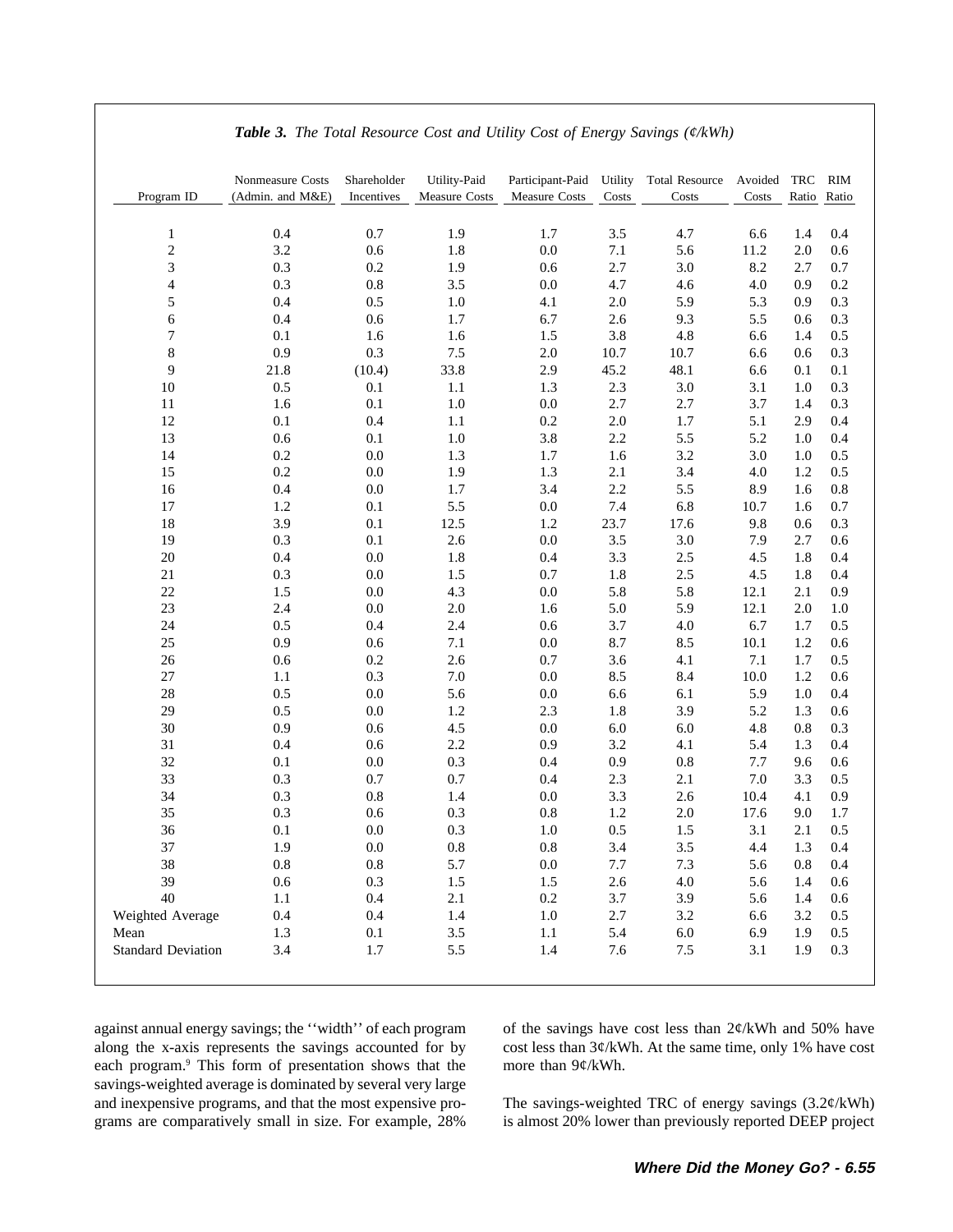

*Figure 2. The Total Resource Cost of Commercial Light-* chose to eliminate environmental externality adders in an *ing Programs* effort to ensure greater comparability across utilities.

sented a savings-weighted TRC of 3.9¢/kWh (Eto et al. future and hence are inherently uncertain. For many utilities, 1994). We believe the difference can be traced to two avoided costs have dropped significantly since the time when sources. First, as indicated in Figure 2, the results for our they were first developed. In particular, the program planning sample are strongly affected by the presence of large, inex-<br>
persimates of avoided cost for our 1992 programs were for<br>
pensive programs. As described earlier, the inclusion of large<br>
the most part developed in 1991. pensive programs. As described earlier, the inclusion of large programs was a conscious element of the program selection criteria for this study, which was not pursued in the earlier In view of this situation, it is useful to consider how lower<br>report. Second, for the programs that were included in both avoided costs would affect our finding report. Second, for the programs that were included in both years. In the second section following, we describe our highly cost effective. efforts to use both factors (program size and program maturity) among others to help explain differences in the TRC **WHAT EXPLAINS DIFFERENCES IN**

# **HAVE THE PROGRAMS BEEN**<br>
Our final examination consisted of correlating program<br>
TRCs to selected program features to determine whether

programs is measured by the resource costs they allow the of the various explanatory variables on TRC.<sup>12</sup> The first utility to avoid. We worked from each utility's benefit-cost model, labeled "best fit," was selected by i utility to avoid. We worked from each utility's benefit-cost model, labeled "best fit," was selected by including only ratios for its DSM programs in order to develop a "top-<br>those variables that had the greatest explanato ratios for its DSM programs in order to develop a "top-<br>down" estimate of program-specific avoided costs.<sup>10</sup> As a The second model, labeled "all variables," was estimated down'' estimate of program-specific avoided costs.<sup>10</sup> As a The second model, labeled "all variables," was estimated result, the avoided costs we report (see Table 3) differ from using all available explanatory variables. result, the avoided costs we report (see Table 3) differ from those that might be published by the utility, for example, in cients in the second model for variables included in the a tariff sheet of payments to qualifying facilities because first model provides some evidence for the stability of the we express avoided costs using a single, aggregated value. correlations found in the "best fit" model. For example, even though we present avoided costs in units of¢/kWh, they include avoided capacity costs implicitly. The While suggestive, our regression results are by no means avoided cost for two programs from the same utility may definitive. Taken together, the explanatory variables from differ because the load shape impacts and lifetimes differ. the "best fit" model accounted for only slightly more than Finally, without commenting on their appropriateness, we 30% of the observed variance in the results.

The savings-weighted TRC benefit-cost test ratio of avoided costs to program costs is 3.2, indicating that, taken as whole, the programs are highly cost effective. The un-weighted mean of the TRC benefit-cost test ratios is 1.9 with a standard deviation of 1.9. Since the savings-weighted TRC benefitcost test ratio is higher, we can conclude that some of the largest programs have also been the most cost effective. The high standard deviation also indicates that some programs were not cost effective; 11 of the programs had TRC benefitcost test ratio of less than 1.0. This should not be too surprising because there are several very expensive programs. The 11 programs that were not cost effective accounted for 12% of the total resource costs of all of the programs.

The most critical issue for our estimates of program-specific findings for 20 commercial lighting programs, which pre- avoided costs is that they are based on a forecast of the

the earlier report and this report, we are generally relying avoided costs are 50% lower than those originally reported, on information from a more recent program year (that is, TRC benefit-cost test ratios drop below unity for an addi-1992 program information versus 1991 or earlier program tional 19 programs. However, the savings-weighted TRC information); several of these programs acquired energy sav- benefit-cost test ratio would be 1.6. In other words, the large ings at lower cost in 1992 than they did in earlier program programs accounting for the majority of the savings remain

# **PROGRAM COSTS?**

TRCs to selected program features to determine whether there were statistically significant relationships between the The societal value and hence the cost effectiveness of DSM two. In Table 4, we present the results from two regressions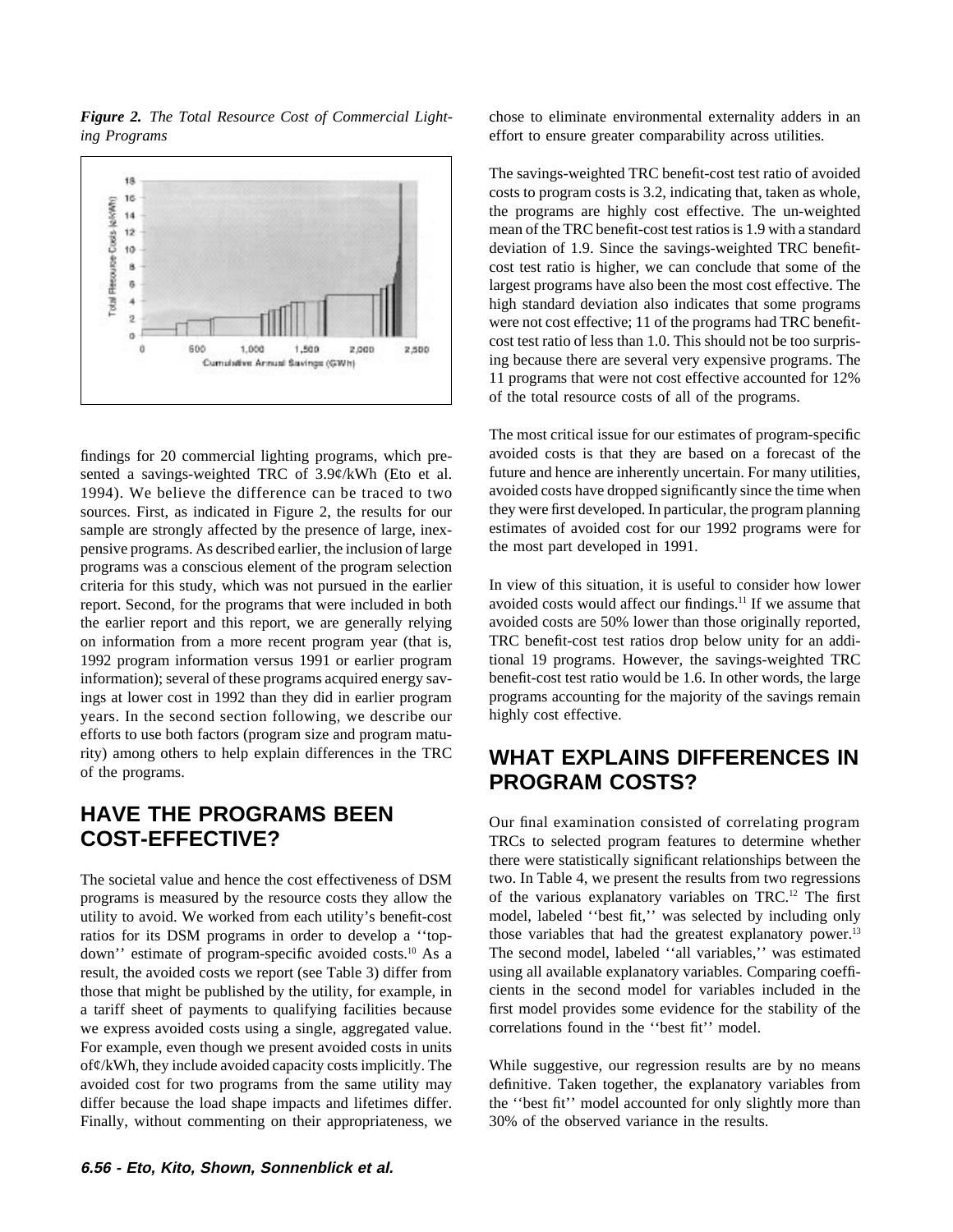| Intercept                                                                    | Best Fit<br>6.35(3.10)  | All Variables<br>38.2 (0.12) |
|------------------------------------------------------------------------------|-------------------------|------------------------------|
| Program Type<br>(Direct Installation = 1 versus Rebate = 0)                  | 2.34(2.28)              | 2.22(2.05)                   |
| Program Size (Annual kWh Saved)                                              | $-8.63$ E-9 ( $-2.02$ ) | $-9.26$ E-9 ( $-1.95$ )      |
| Shareholder Incentive (Yes = 1 versus $No = 0$ )                             | 1.64(1.67)              | 1.67(1.64)                   |
| Economic Lifetime of Savings (Years)                                         | $-2.58$ E-1 ( $-1.85$ ) | $-2.71$ E-1 ( $-1.73$ )      |
| Savings/Participant (kWh/participant)                                        | $-5.06$ E-6 ( $-1.50$ ) | $-5.30 E-6 (-1.48)$          |
| Avoided Cost $(\phi/kWh)$                                                    | $1.45$ E-1 $(1.04)$     | $1.45$ E-1 $(0.99)$          |
| Program Start Date                                                           |                         | $-1.61$ E-2 ( $-0.10$ )      |
| Savings Evaluation Method<br>(Billing-Metering $= 1$ versus Tracking $= 0$ ) |                         | 4.94 E-1 $(0.51)$            |
| Adjusted R-square                                                            | 0.312                   | 0.273                        |
| Note: T-statistic in parentheses.                                            |                         |                              |

## *Table 4. Regression Equations for Total Resource Cost (¢/kWh)*

''best fit'' model were statistically significant (T-statistic customers' cost contributions to energy saving measures. greater than 2). Moreover, the coefficients were stable The TRC and UC included program overhead, and measurebetween the two regressions. These correlations indicate that ment and evaluation costs, as well as shareholder incentives. direct installation programs cost about 2¢/kWh more than All savings were based on post-program savings evaluations. rebate programs and that programs costs went down about 1¢/kWh for every 100 GWh in annual energy savings. We found that, on a savings-weighted basis, the programs

We found evidence of a weak, but not statistically significant, the savings from the programs were highly cost effective relationship between the TRC and the presence of share-<br>when compared to the avoided costs used in fi holder incentives, the economic lifetime of savings, savings the programs. The results were dominated by several large per participant, and avoided costs. The presence of share-<br>holder incentives and higher avoided costs were weakly<br>absolute size were found not to be cost effective. The majorholder incentives and higher avoided costs were weakly absolute size, were found not to be cost effective. The major-<br>correlated with higher program costs. Longer economic life-<br>ity of the sayings remained cost effective e correlated with higher program costs. Longer economic life-<br>times and higher savings per participant were weakly corre-<br>pared dramatically lower avoided costs, which are more times and higher savings per participant were weakly corre-<br>lated with lower program costs. We also found that there<br>representative of the avoided costs currently faced by utilitwas not a statistically significant correlation between the ies, although a substantial number of individual programs<br>TRC and program start date or, as mentioned earlier, pro-<br>were not cost effective under these hypothesiz gram savings evaluation method. And a saving avoided costs.

We examined the total resource cost and utility cost of program type and program size were statistically significant energy savings for 40 of the largest 1992 commercial sector factors; our overall regression equations explained about DSM programs using consistent methods to ensure compara- 30% of the variance in the TRC of energy savings.

Two variables (program type and program size) from the bility of program results. The TRC included the participating

had saved energy at a cost of 3.2¢/kWh. Taken as a whole, when compared to the avoided costs used in first developing representative of the avoided costs currently faced by utilitwere not cost effective under these hypothesized lower

**CONCLUSION** We conducted exploratory analyses to determine what factors helped to explain variations in program cost. We found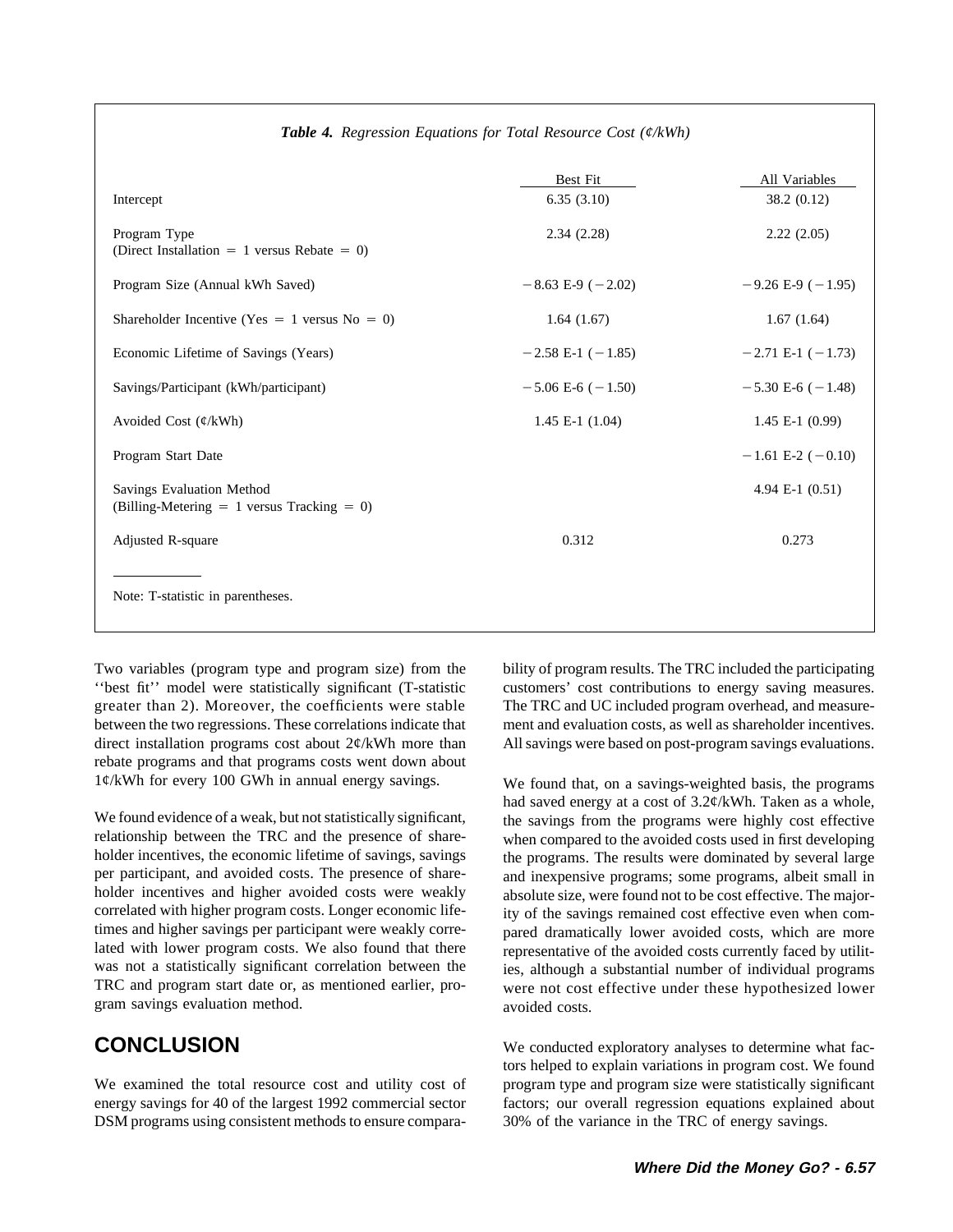No one knows the future of utility DSM programs. However, dividing total costs by lifetime savings because leveliwe feel strongly that discussions about this future should be zation accounts for the time-value of money. The based on unbiased and critical assessments of the perfor- importance of accounting for the time-value of money mance of past programs. The goal of the DEEP project is increases as savings extend farther into the future or<br>to contribute information to this end by providing compre-<br>when discount rates are high. All levelizations were to contribute information to this end by providing comprehensive information on program costs and cost effectiveness. performed using a common real (i.e., net of inflation)

## **ACKNOWLEDGMENTS**

This work would not have been possible without the express costs were already included in total non-measure, cooperation of the 23 utilities who graciously agreed to provide information on their programs and work with us t ensure the accuracy of our interpretations. Nevertheless, the authors alone take full responsibility for the information and  $\frac{7}{2}$ . See Stoft et al. (1995) for a discussion of the signifi-<br>cance of hidden costs in DSM shareholder incentives. opinions expressed. The work described in this report was funded by the Assistant Secretary for Conservation and Renewable Energy, Office of Utility Technologies, Office 8. See, for example, Sonnenblick and Eto (1995) for a of Energy Management of the U.S. Department of Energy demonstration that the popular statistically-adjusted under Contract No. DE-AC03-76SF00098. The LBL Data- engineering model used in savings evaluation is subject base on Energy Efficiency Programs project, of which this to potentially significant bias to 'errors in variables.'' work is part, has also received funding support from the New York State Energy Research and Development Authority, the 9. Figure 2 does not include one very high costs program<br>Electric Power Research Institute, the Bonneville Power (#9 on Table 3) which extends significantly above t Electric Power Research Institute, the Bonneville Power (#9 on Table 3), which extends significantly above the Administration, and the Rockefeller Family Associates, and highest value on the graph However the cost of this Administration, and the Rockefeller Family Associates, and highest value on the graph. However, the cost of this in kind support from the Energy Foundation.

- 1. The Database on Energy Efficiency Programs has pre-(1996), Vine. (1995), and Eto et al. (1995).
- 
- grams were linked to utility-sponsored audit activities.
- and UC, refer to costs, as measured in  $\phi$ /kWh. When we use these terms in the context of DSM benefit-cost
- spreads costs in equal nominal amounts over the lifetime of a program so that the present value of nominal amounts is left unchanged. See, for example, EPRI 12. We did not include the high cost program noted in (1991). Levelization is more appropriate than simply endnote 9 in this analysis.

discount rate of 5%.

- 6. For the remaining programs, we determined that these
- 
- 
- program was included in all subsequent results, except where noted. Its influences on savings-weighted means **ENDNOTES** was low because it accounted for less than 1% of savings from all the programs.
- pared three reports on the total cost and measured 10. For example, from a TRC benefit-cost test ratio of two<br>nerformance of utility DSM programs: Fto et al all a levelized estimate of the denominator (i.e., total performance of utility DSM programs: Eto et al. and a levelized estimate of the denominator (i.e., total utility and incremental participant costs) of  $4\ell/kWh$ , we can conclude that the effective avoided cost or 2. The program identification and data collection pro-<br>numerator is  $8¢/kWh$  (i.e.,  $2 \times 4¢/kWh$ ). By estimatcesses are described in Eto et al. (1995). ing avoided costs in this fashion, we bypassed the need to know the specific avoided costs faced by a particular 3. Several rebate programs also featured loan or financing utility, as reported in time-of-day-, seasonal-, and options although rebates constituted the bulk of the annual-differentiated avoided costs for energy and options although rebates constituted the bulk of the annual-differentiated avoided costs for energy and options also many of the rebate pro-<br>capacity. In order to increase comparability among programs' activities. Also, many of the rebate pro-<br>
program-specific avoided costs, we also normalized<br>
program-specific avoided costs, we also normalized them using both the weighted average cost of capital 4. The reader is cautioned that our choice of terms, TRC reported by the utilities and the same real discount rate  $\text{and } \text{UC}$  refer to costs, as measured in  $d/\text{EVA}$ . When used to estimate the TRC and UC: 5%.
- tests (from which they were derived, but from which 11. It is somewhat unfair to evaluate the cost effectiveness they differ slightly as described in Table 2), we will of programs retrospectively using assumed reductions explicitly label them as TRC or UC *benefit-cost test* in avoided costs. We submit that it is unlikely that the *ratios*, which are dimensionless. The same programs they utilities would have designed the same programs they ran in 1992 had they known that avoided costs were 5. Levelization is an engineering/economic technique that going be lower in the future. In all likelihood, they spreads costs in equal nominal amounts over the life-<br>would have designed lower cost programs.
	-